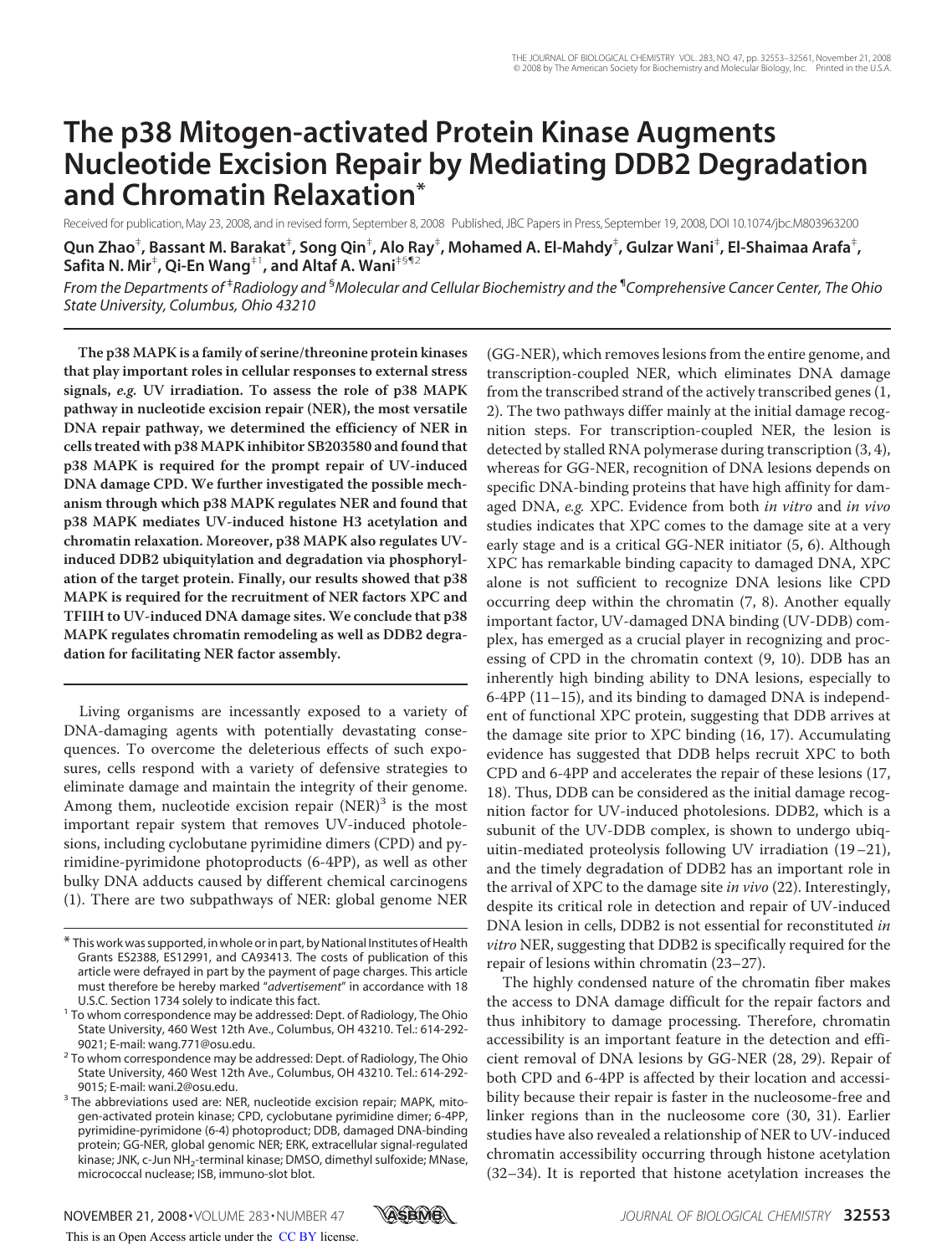chromatin accessibility and facilitates NER in mammalian cells. Furthermore, DNA repair synthesis is enhanced in hyperacetylated nucleosome (33, 34). Interestingly, the tumor suppressor protein p53, which enhances GG-NER, is also involved in UVinduced histone H3 and H4 acetylation and chromatin relaxation (35). Another family of tumor suppressors, ING1 and ING2, are reported to enhance NER through histone acetylation and increased chromatin accessibility in a p53-dependent manner (36–38). All of these studies suggest that chromatin structure modification is an important parameter in DNA lesion accessibility and consequently efficient NER.

The p38 MAPK, a serine/threonine kinase, is known to play important roles in cellular responses to various external stress signals. It has been shown that p38 MAPK is an important mediator of phosphorylation of histone H3 at serine 10 in response to UV (39). This phosphorylation is involved in the alteration of chromatin condensation during transcription activation and cell division (40). Furthermore, p38 MAPK has been found to mediate H3 phosphorylation at serine 10 induced by cisplatin, which binds to DNA to form a covalent platinum-DNA adduct that is removed by NER (41). Thus far, no report has attributed the UV-induced acetylation and global chromatin relaxation to the action of p38 MAPK, and it is still not known whether p38 MAPK plays any role in facilitating NER in response to UV.

In the present report, we have studied the function of p38 MAPK in NER in cells exposed to UV irradiation. Our studies indicate that p38 MAPK is involved in UV-induced histone H3 acetylation at lysine 14 and chromatin relaxation. Our results also show that p38 MAPK, by regulating DDB2 degradation and consequently the recruitment of XPC and TFIIH, plays a pivotal role in the removal of UV lesion CPD through NER.

#### **EXPERIMENTAL PROCEDURES**

Cell Lines and Treatments—Normal human fibroblasts (OSU-2) were established in our laboratory as described previously (42). HeLa cells stably transfected with  $NH_2$ -terminal FLAG-hemagglutinin-tagged DDB2 (HeLa-DDB2) were a gift from Dr. Yoshihiro Nakatani (Dana-Farber Cancer Institute, Boston, MA). These cell lines were cultured in Dulbecco's modified Eagle's medium supplemented with 10% fetal bovine serum at 37 °C in a humidified atmosphere with 5%  $\mathrm{CO}_2$ . To study the function of p38 MAPK, the cells were pretreated with p38 MAPK inhibitor SB203580 (Calbiochem, San Diego, CA) or DMSO for 30 min before UV irradiation. To measure ubiquitylation of DDB2, HeLa-DDB2 cells were cultured in medium supplemented with MG132 (Calbiochem, San Diego, CA) 30 min before UV treatment. For UV irradiation, the cells were washed twice with phosphate-buffered saline, irradiated at varying UV doses, and incubated in appropriate medium for the desired time period. The irradiation was done with a germicidal lamp at a dose rate of 0.8 J/m<sup>2</sup>/s as measured by a Kettering model 65 radiometer (Cole Palmer Instrument, Co., Vernon Hill, IL).

In Vivo Ubiquitylation and Phosphorylation Detection— DDB2 ubiquitylation and phosphorylation were detected as described before (43). Briefly, HeLa-DDB2 cells were treated with MG132 (10  $\mu$ M) 30 min before UV irradiation at 40 J/m<sup>2</sup> and kept in the same medium for indicated time periods.Whole cell lysates were prepared by boiling in SDS lysis buffer (2% SDS, 10% glycerol, 10 mm dithiothreitol, 62 mm Tris-HCl, pH 6.8, and protease inhibitor mixture) for 10 min. After centrifugation, the supernatant was diluted with radioimmune precipitation assay buffer (50 mm Tris-HCl, pH 8.0, 150 mm NaCl, 5 mm EDTA, 1% Nonidet P-40, 0.5% sodium deoxycholate, 0.1% SDS, and protease inhibitor mixture) and subjected to immunoprecipitation with anti-FLAG M2 affinity gel (Sigma). The immunoprecipitates were then subjected to Western blotting and detected with anti-ubiquitin (Santa Cruz Biotechnology, Santa Cruz, CA), anti-phospho-serine, anti-phospho-tyrosine (Cell Signaling Technology, Danvers, MA), and anti-DDB2 antibodies.

Western Blot Analysis of Proteins—The proteins were quantified and separated by SDS-PAGE, and the immunoblot analysis was done by using chemiluminescent detection. Phosphorylated MK2, phospho-Akt (Ser<sup>473</sup>), and phospho-H3 (Ser<sup>10</sup>) were detected by using rabbit polyclonal antibodies purchased from Cell Signaling Technology (Danvers, MA). Phospho-ERK (Santa Cruz Biotechnology) and phospho-JNK (Promega) antibodies were used to detect the activated ERK and JNK, respectively. Acetyl-H3 (K14), acetyl-H3 (K9, 14), acetyl-H3 (K18), and acetyl-H4 were detected using rabbit polyclonal antibodies purchased from Upstate Biotechnology (Billerica, MA). Rabbit anti-DDB2 antibody was generated in our lab as described before (44). To serve as a loading control, total lamin B or actin levels in the cell lysates were detected using anti-lamin B or anti-actin antibody (Santa Cruz Biotechnology).

Micrococcal Nuclease (MNase) Digestion Assay—The cells were trypsinized and resuspended in hypotonic cell lysis buffer  $(10 \text{ mm Tris-HCl, pH } 8.0, 10 \text{ mm MgCl}_2, 1 \text{ mm dithiothreitol,}$ 25% glycerol, 0.2% Nonidet P-40, 0.5  $\mu$ M spermidine, 0.15  $\mu$ M spermine, and protease inhibitor mixture). The cells were incubated on ice for 10 min followed by pipetting 10 times to release nuclei and low speed centrifugation. The nuclei were resuspended in 200  $\mu$ l of MNase buffer (10 mm Tris-HCl, pH 8.0, 50 mм NaCl, 300 mм sucrose, 3 mм  $\mathrm{MgCl}_2$ , and 1 mм CaCl $_2$ ) and digested with a concentration range of MNase (Sigma) for 5 min at room temperature. The reaction was stopped by adding  $5 \times$  stop solution (0.1 M EDTA, 0.01 M EGTA, pH 8.0). DNA was extracted with phenol/chloroform, and  $2 \mu$ g of DNA was separated on a 2% agarose gel.

Quantification of CPD and 6-4PP by Immuno-Slot Blot (ISB) Analysis—A noncompetitive ISB assay, described earlier (45), was used to quantify the initial formation of UV-induced CPD or 6-4PP and those remaining in cells after desired time of repair. Briefly, after different treatments, the cells were lysed immediately for DNA isolation. The same amount of DNA was loaded on nitrocellulose membranes, and the amounts of CPD or 6-4PP were detected with monoclonal anti-CPD TDM-2 or anti-6-4PP 64 M-2 antibody (MBL International Corporation, Woburn, MA).

Fractionation of Cellular Proteins—OSU-2 cells were pretreated with either SB203580 or DMSO for 30 min before UV irradiation at 20 J/m<sup>2</sup>. After further incubation for 30 min, the cells were harvested and subjected to cellular protein fractionation procedure as described earlier (46). Briefly, cytoplasm and

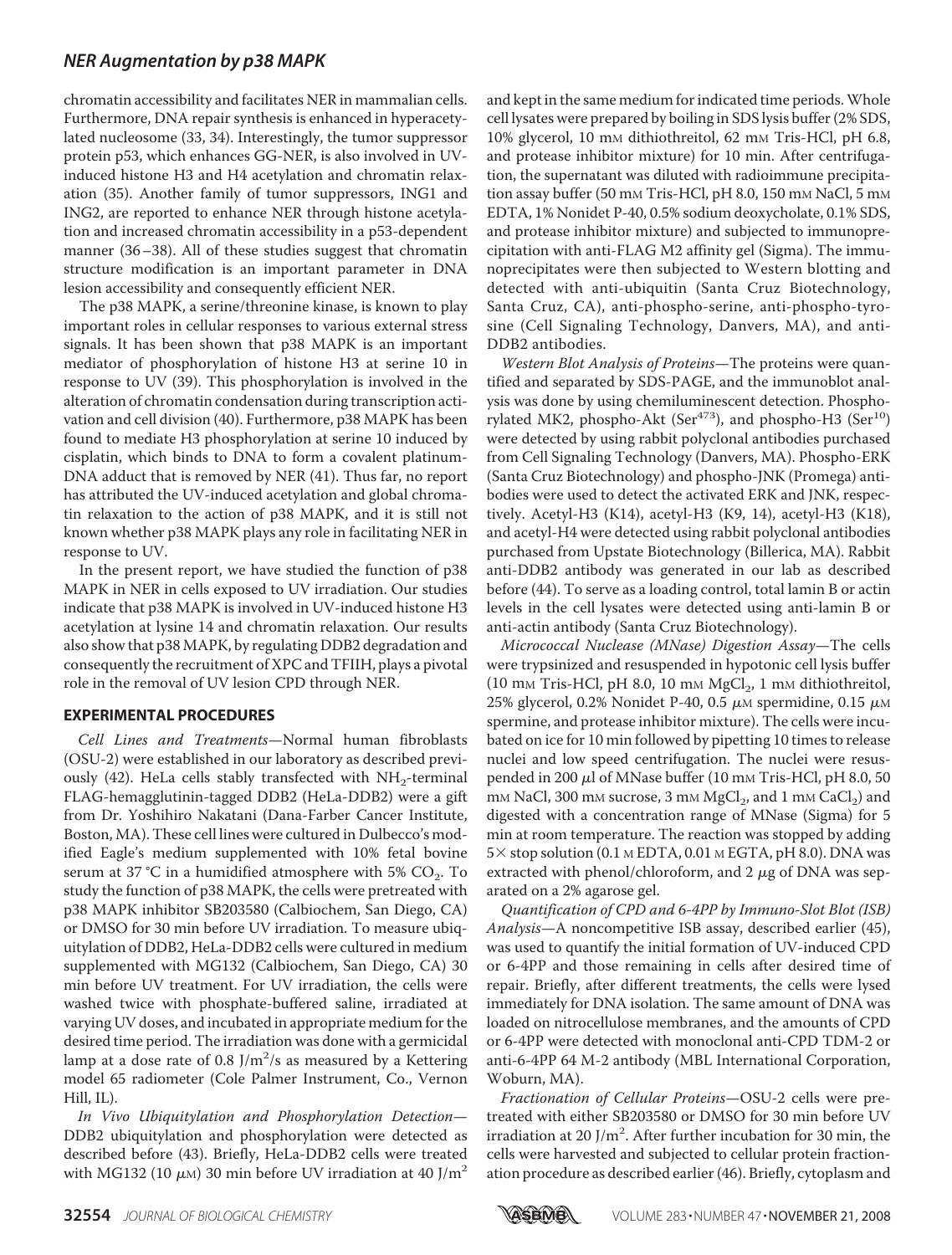

FIGURE 1. **p38 MAPK inhibitor SB203580 inhibits the activation of p38 MAPK but not JNK, ERK, or Akt in response to UV irradiation.** *A*, chemical structure of SB203580. *B* and *C*, inhibition of p38 MAPK kinase activity by different doses of SB203580. OSU-2 cells (*B*) or HeLa-DDB2 cells (*C*) were treated with SB203580 for 30 min at indicated concentrations and UV-irradiated at 20 J/m<sup>2</sup>. The cells were cultured in the same medium for 1 h, and the cell lysates were analyzed by Western blot analysis using anti-phospho-MK2 antibody. Lamin B was detected to serve as an internal control.*D–F*, inhibition of p38 MAPK, JNK, ERK, and Akt activation by SB203580. OSU-2 cells (*D* and *E*) or HeLa-DDB2 cells (*F*) were treated with DMSO or SB203580 (10  $\mu$ M) for 30 min and UV-irradiated at indicated doses. The cells were allowed to repair for indicated time periods (*D*) or 30 min (*E*) or 2h(*F*), and the whole cell lysates were analyzed by Western blotting. Whole cell lysates of CP70 cells (*lanes* marked *C*), having overexpressed Akt, were used as a positive control of Akt phosphorylation. Lamin B, from the same gels, was used as a loading control.

nuclei were first separated by suspending cells in hypotonic buffer (10 mm HEPES, pH 7.9, 10 mm KCl, 1.5 mm  $\mathrm{MgCl}_2$ , and protease inhibitor mixture) and treated with 0.1% Triton X-100. After centrifugation, the supernatant was saved as S, and the nuclear pellet was then treated with a higher concentration of Triton X-100 (1%) in LS buffer (10 mM Tris-HCl, pH 7.4, 0.2  $\text{mM MgCl}_2$ , and protease inhibitor mixture) to remove the nuclear envelope and recover the fraction of nucleoplasmic soluble proteins, designated as TW. The nuclear pellet was further extracted consecutively with increasing concentrations (0.3, 0.5, and 2.0 M) of NaCl in LS buffer to result in supernatant fractions, designated as 0.3, 0.5, and 2.0, respectively. Each protein fraction, corresponding to an equivalent cell number, was loaded on SDS-PAGE and analyzed by immunoblotting with anti-DDB2 antibody.

Localized Micropore UV Irradiation and Immunofluorescent Staining—OSU-2 cells growing on glass coverslips were pretreated with either SB203580 or DMSO for 30 min, and the cells were then washed with phosphate-buffered saline and UV-irradiated through a  $5-\mu m$  isopore polycarbonate filter (Millipore, Bedford, MA) as described previously (47). The cells were then double stained with rabbit anti-XPC and mouse anti-CPD (TDM-2, MBL International Corporation), or rabbit anti-XPB and mouse anti-CPD, or rabbit-anti-phospho-p38 and mouse anti-CPD antibodies. Fluorescein isothiocyanate and Texas Red conjugates of anti-rabbit and anti-mouse IgG were simultaneously used for the detection of primary antibody binding. Fluorescence images were obtained with a Nikon fluorescence microscope E80i (Nikon, Tokyo, Japan) fitted with appropriate filters for fluorescein isothiocyanate and Texas Red. The digital images were then captured with a cooled CCD camera and processed with the help of its SPOT software (Diagnostic Instruments, Sterling Heights, MI).

#### **RESULTS**

p38 MAPK Is Required for Optimal Repair of UV-induced CPD— To study the role of p38 MAPK in NER, we inhibited p38 MAPK activity with its specific pharmacological inhibitor, SB203580. This pyridinyl imidazole inhibitor (structure shown in Fig. 1A) is now extensively used to understand the role of p38 MAPK. It has been shown to selectively inhibit p38 MAPK activity without significantly affecting the activity of other MAP kinases, e.g. JNK and ERK (48). To determine the inhibition of p38 MAPK activity by SB203580, OSU-2 cells or HeLa-DDB2 cells were pretreated with SB203580 at different concentra-

tions followed by UV irradiation at 20  $J/m^2$ . The cell lysates were subjected to Western blot analysis using phospho-MK2 specific antibody. MK2, often referred to as MAPK-activated protein kinase-2, is a physiological target of p38 MAPK (49). Therefore, the phosphorylation of MK2 indicates the activation of p38 MAPK. We found that the phospho-MK2 level was markedly elevated after UV irradiation in control DMSOtreated cells. In contrast, cells treated with 10  $\mu$ M SB203580 exhibited a dramatic reduction of UV-induced MK2 activation in both OSU-2 (Fig. 1B) and HeLa-DDB2 (Fig. 1C) cell lines. Importantly, however, drug concentrations below  $5 \mu M$  exhibited a markedly reduced inhibitory effect on p38 MAPK activity (Fig. 1, B and C). Thus, in this study we used 10  $\mu$ M SB203580 to effectively suppress UV-induced p38 MAPK activity in both OSU and HeLa-DDB2 cells. At this concentration, we did not observe an evident inhibition of ERK and JNK activities in either OSU-2 (Fig. 1E) or HeLa-DDB2 cells (Fig. 1F). It should be noted that higher concentrations ( $>1 \mu$ M) of SB203580 are reported to also inhibit the interleukin-2-stimulated phosphorylation of Akt in T cells independent of p38 MAPK (50). We tested for this in our system and found that in OSU-2 cells UV irradiation at 20 J/m<sup>2</sup> failed to exhibit any elevation of phosphorylated Akt (Ser $473$ ) within 24 h after UV irradiation (Fig. 1D). Moreover, within a short period of time (30 min) after UV treatment, an even higher dose of UV (100 or 200 J/m<sup>2</sup>) did not induce any activation of Akt (Fig. 1E). Similarly, in HeLa-DDB2

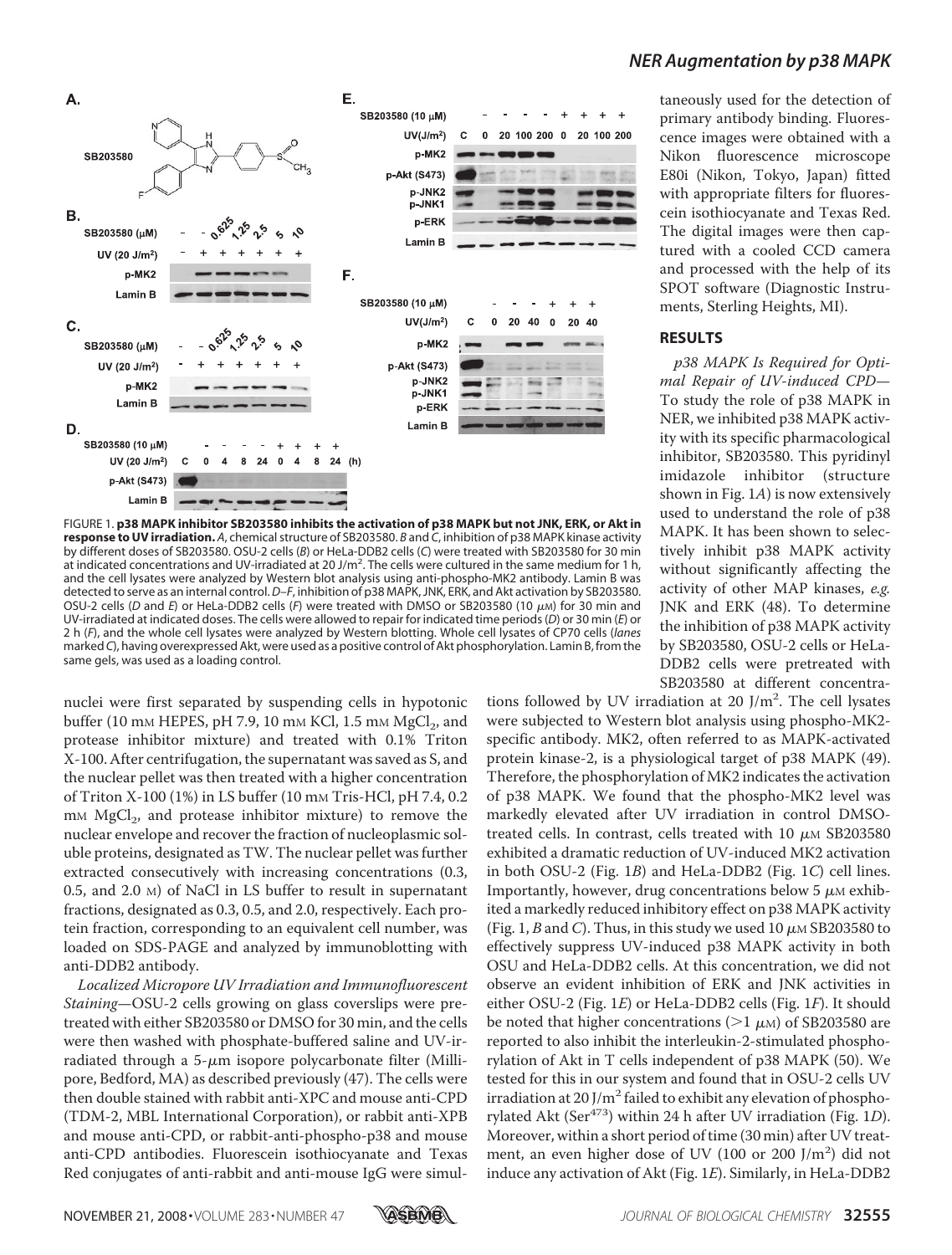

FIGURE 2. **p38 MAPK is required for efficient removal of CPD.** *A*, inhibition of p38 MAPK activation by SB203580. OSU-2 cells were pretreated with DMSO or SB203580 (10  $\mu$ m) for 30 min. The cells were then UV-irradiated at 10 J/m<sup>2</sup> and further cultured in the same medium for indicated time periods. The cell lysates were analyzed for phospho-MK2 levels using Western blotting. Lamin B was detected as an internal control. *B* and *C*, effect of p38 MAPK on removal of CPD or 6-4PP. OSU-2 cells were cultured in serum-free medium for 48 h before the start of different treatments. The cells were treated with SB203580 (10  $\mu$ M) or DMSO for 30 min and then UV-irradiated at 10 J/m<sup>2</sup> and allowed to repair for indicated times in the same medium. Identical amounts of genomic DNA were subjected to ISB analysis, and the amounts of CPD or 6-4PP at different times were detected with anti-CPD or anti-6-4PP antibody, respectively. The intensity of each band was quantified, and the relative CPD or 6-4PP remaining in different samples were calculated based on the initial CPD or 6-4PP formation. The data presented in the graph on the *right* indicate the means  $\pm$  S.E. of the relative CPD or 6-4PP remaining from three independent experiments. \*, significant difference between DMSO- and SB203580-treated  $cells. p < 0.05$ .

cells, we did not observe the activation of Akt after UV irradiation at 20 or 40 J/m<sup>2</sup> (Fig. 1*F*). More importantly, 10  $\mu$ M concentration of SB203580 did not have any inhibitory effect on the basal level of phospho-Akt in both OSU-2 and HeLa-DDB2 cells (Fig. 1, D–F). Therefore, Akt activity is not likely a candidate for the effects observed upon 10  $\mu$ M SB203580 treatment of cell lines in this study.

Next, we tested the effect of modulating p38 MAPK activity on the efficiency of NER. OSU-2 cells were treated with SB203580 or DMSO for 30 min and then UV-irradiated at a dose of 10 J/m<sup>2</sup>. The cells were allowed to repair for indicated time periods and analyzed for the activity of p38 MAPK and the removal of UV-induced CPD using ISB analysis with anti-CPD antibody. As shown in Fig. 2A, p38 MAPK activity was successfully inhibited by SB203580 at each time point. When p38 MAPK was inhibited by SB203580, efficiency of NER was severely compromised as reflected by a decreased removal rate of UV-induced CPD (Fig. 2B). In fact, 8 h after UV treatment,

only 55% of CPD remained in control cells in comparison with 87% CPD remaining in cells with suppressed p38 MAPK activity. Similarly, 41% CPD was left in control cells after 24 h of repair in contrast to 70% CPD in cells with curtailed p38 MAPK activity. Notably, however, the repair of another UV-induced DNA lesion, 6-4PP, was not affected by inactivation of p38 MAPK (Fig. 2C). These results indicate that p38 MAPK is required for prompt repair of UV-induced CPD.

p38 MAPK Affects UV-induced Chromatin Relaxation and Histone Acetylation—Upon UV irradiation of cells, p38 MAPK has been reported to phosphorylate histone H3 at serine 10 (39), indicating its potential role in modulating chromatin remodeling in response to UV treatment. Because repair of DNA damage occurs within highly condensed chromatin fibers, the relaxation of chromatin structure is necessary for the accessibility of damaged DNA to repair proteins (29, 51). Thus, it is reasonable to assume that increased efficiency of NER caused by p38 MAPK function results from enhanced chromatin relaxation. To ascertain this possibility, OSU-2 cells were grown in serum-free medium for 48 h before UV treatment to arrest cells in the  $G_0/G_1$  phase. Flow cytometric analysis revealed that following serum starvation 89.4% of the cells were arrested in  $\mathrm{G_{0}}/\mathrm{G_{1}}$  phase (Fig. 3*A, upper panel*) compared with 47.6% of cells grown in complete medium (Fig. 3A, lower panel). The serum-starved growth-arrested cells were pretreated with SB203580 to inhibit p38 MAPK activity or treated with DMSO as control and then UV-irradiated at 200 J/m<sup>2</sup>. After a further 30 min of incubation, the cell nuclei were gently isolated and subjected to digestion with appropriately titrated concentrations of MNase. Among the three different concentrations tested, lower and higher MNase concentrations were unable to clearly distinguish the effect of the inhibitor on nuclease digestibility (Fig. 3B). In contrast, intermediate MNase concentration (0.5 units/ml) provided easily discernable digestion patterns between unirradiated versus irradiated as well as in absence and presence of the inhibitor. Chromatin relaxation at 30 min after UV irradiation, observed in control cells, was reflected by dramatically increased DNA sensitivity to MNase. However, when p38 MAPK activity was suppressed, UV-mediated increased DNA sensitivity to MNase was dramatically reversed. (Fig. 3B). This result suggests that UVinduced chromatin relaxation is intimately modulated by the activation of p38 MAPK.

Histone acetylation is believed to play an important role in chromatin remodeling during the NER process (32–34). To assess whether the effect of p38 MAPK on chromatin relaxation is invoked through histone acetylation, growth-arrested OSU-2 cells were pretreated with SB203580 and then analyzed for the status of histone H3 acetylation immediately after UV irradiation. Fig. 3C shows the H3 acetylation at lysines 9, 14, and 18 by the use of specific anti-AcH3 antibodies. Histone H3 acetylation between p38 MAPK-active and p38 MAPK-inactive cells was essentially unaltered for lysines 9 and 18. On the other hand, acetylation at H3 lysine 14 showed a prompt increase within 10 min of UV treatment and subsequent return to basal levels within 30 min. However, upon p38 MAPK inhibition, histone H3 lysine 14 acetylation levels were negligible under

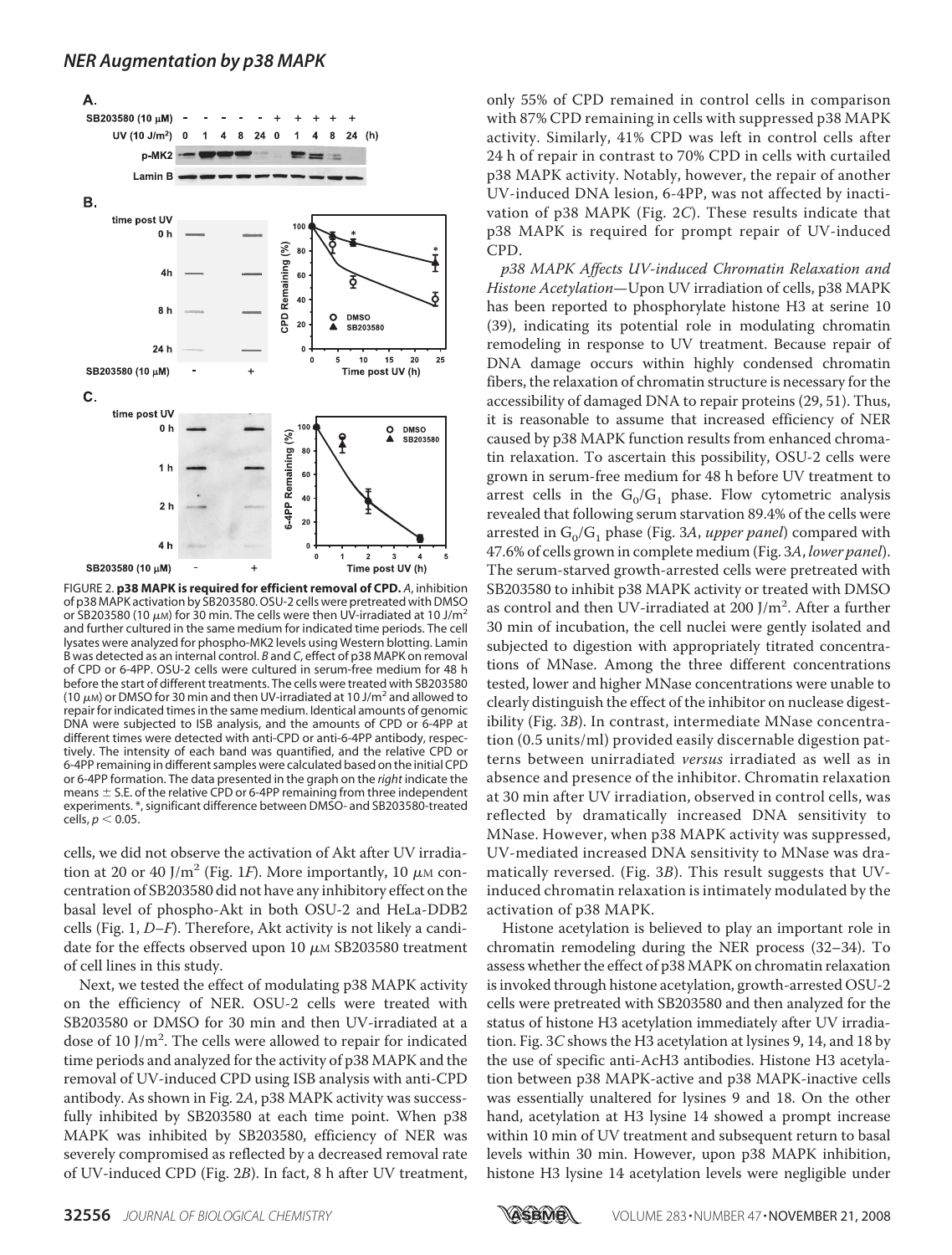

FIGURE 3. **p38 MAPK is involved in UV-induced chromatin relaxation.** *A*, cell cycle distribution. OSU-2 cells grown in complete medium (*top panel*) and serum free medium (*bottom panel*) were analyzed by flow cytometry for cell cycle distribution. *B*, MNase sensitivity in UV-irradiated cells. OSU-2 cells were serum-starved for 48 hand then treated with DMSO or SB203580 for 30 min. The cells were UV-irradiated at 200 J/m<sup>2</sup> and cultured for additional 30 min before nuclei isolation. MNase digestion and agarose gel electrophoresis was conducted to determine the extent of chromatin relaxation. *C*, histone acetylation levels in response to UV irradiation. Growth-arrested OSU-2 cells were pretreated with DMSO or SB203580, UV-irradiated at 20 J/m<sup>2</sup>, and allowed to repair for indicated time periods. The whole cell lysates were subjected to Western blotting, and acetylated histone H3 was detected with anti-AcH3 (K9, 14), anti-AcH3 (K14), or anti-AcH3 (K18). Actin in the same gels was detected as loading control. *D*, histone H3 phosphorylation upon UV irradiation. Growth-arrested OSU-2 cells were treated as described in *C*. Anti-p-H3 (Ser10) antibody was used to detect the phosphorylated H3 (Ser10) level in the whole cell lysates.

both physiological conditions and after UV treatment. It is clear that specific histone acetylation occurring at specific lysine residues after UV irradiation is impaired in the absence of p38 MAPK, which could be instrumental in decreased chromatin relaxation and NER. We further tested the effect of SB203580 on UV-induced phosphorylation of H3 at serine 10 in growtharrested OSU-2 cells. UV induced a dramatic increase of phos $pho-H3$  (Ser<sup>10</sup>) in DMSO-treated cells, whereas in cells deprived of  $p38$  MAPK activity, phospho-H3 (Ser<sup>10</sup>) level remained the same as nonirradiated cells (Fig. 3D).

p38 MAPK Participates in UV-induced DDB2 Degradation p38 MAPK is known to regulate degradation of many cellular proteins through their phosphorylation (52–56). It is already established that the rapid degradation of DDB2 protein after UV irradiation is critical for efficient GG-NER (22, 57). Whether the degradation of DDB2 is also influenced by the p38 MAPK activity was investigated next in OSU-2 cells pretreated with SB203580 before irradiation, and an in-depth analysis of DDB2 was conducted. As expected, DDB2 levels rapidly decreased in cells UV-irradiated at 20 J/m<sup>2</sup>. For example, in control cells, with normal p38 MAPK activity, only negligible amounts of DDB2 were seen at 2 h post-irradiation (Fig. 4A). However, UV-induced DDB2 degradation was significantly attenuated in cells exposed to p38 MAPK inhibitor

### *NER Augmentation by p38 MAPK*

SB203580 (Fig. 4A). The degradation of DDB2 was also assessed in HeLa cell line with ectopically overexpressed FLAG-DDB2 (HeLa-DDB2). In DMSO-treated cells, both endogenous and FLAG-tagged DDB2 levels declined as early as 30 min after UV treatment and continued up to 2 h post-irradiation. Once again both endogenous and FLAGtagged DDB2 degradation was severely compromised by the treatment of cells with SB203580 (Fig. 4B).

UV-induced DDB2 degradation in cells is known to occur through ubiquitin-proteasome pathways (19–21). To determine the influence of p38 MAPK on UV-induced DDB2 degradation through the ubiquitin-proteasome pathway, we compared the UV-induced DDB2 ubiquitylation in cells with or without functional p38 MAPK activity. HeLa-DDB2 cells were either treated with SB203580 to inhibit p38 MAPK activity or treated with DMSO as control. Subsequently, proteasome inhibitor MG132 was added to the cultures 0.5 h before UV irradiation and maintained in cultures during the period of repair to ensure the detection of ubiquitylated proteins. The cell lysates were

immunoprecipitated with anti-FLAG M2 affinity gel, and the immunoprecipitates were detected by Western blotting with anti-ubiquitin antibody. As shown in Fig. 4C, UV irradiation enhanced the overall cellular ubiquitylation of DDB2 in the cells with normal p38 MAPK activity. However, upon abolishing p38 MAPK activity by inhibitor treatment, the UV-induced ubiquitylation of DDB2 was significantly decreased. The appearance of polyubiquitylated DDB2 bands in MG132 treated cells coincided with the corresponding accumulation of DDB2 in cells. These results indicate that p38 MAPK influences the repair outcome through its effect on UV-induced DDB2 ubiquitylation, which is required for the clearance of DDB2 from the damaged chromatin and successful commencement of GG-NER of CPD.

Phosphorylation by protein kinases positively or negatively regulates protein ubiquitylation through various pathways (58). Because our data demonstrated an involvement of p38 MAPK in UV-induced DDB2 ubiquitylation, we wanted to explore whether DDB2 is also phosphorylated by p38 MAPK. For this, HeLa-DDB2 cells were UV-irradiated at 40 J/m<sup>2</sup> and allowed to repair for indicated time periods before immunoprecipitation of FLAG-tagged DDB2 with anti-FLAG M2 affinity gel. The immunoprecipitates were subjected to Western blot analysis with phosphoserine- or phosphotyrosine-specific antibodies.

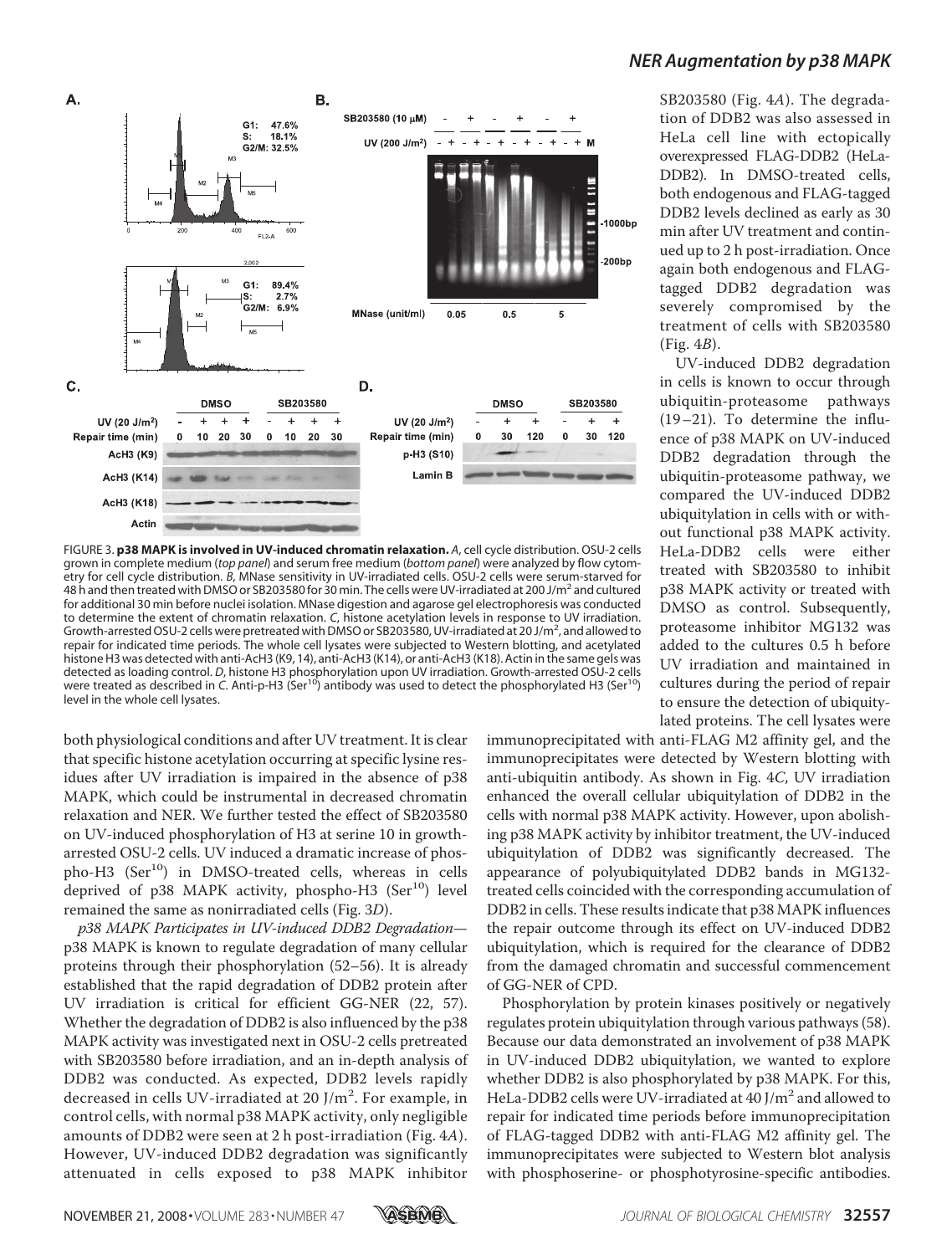

FIGURE 4.**p38 MAPK mediates UV-induced DDB2 ubiquitylation and degradation.** *A* and *B*, OSU-2 (*A*) or HeLa-DDB2 (*B*) cells were treated with DMSO or SB203580 for 30 min, UV-irradiated at 20 J/m<sup>2</sup>, and further incubated for indicated times. The whole cell extracts were generated by boiling of the cells in SDS lysis buffer and then subjected to Western blotting with anti-DDB2 and anti-Lamin B antibodies. *C*, DDB2 ubiquitylation upon UV treatment. HeLa-DDB2 cells were pretreated with MG132 together with SB203580 for 30 min and UV-irradiated at 40 J/m<sup>2</sup>. The cells were cultured in the same medium for 2 h, and the cell lysates were immunoprecipitated with anti-FLAG M2 affinity gel. The immunoprecipitates were subjected to Western blot analysis with anti-ubiquitin or anti-DDB2 antibody. *D*, DDB2 phosphorylation by p38 MAPK. HeLa-DDB2 cells were pretreated with DMSO or SB203580 for 30 min prior to UV irradiation at 20 J/m<sup>2</sup>. The cells were kept in the same medium for the indicated times, and the whole cell lysates were prepared. FLAG-tagged DDB2 was immunoprecipitated with anti-FLAG M2 affinity gel and analyzed by Western blotting with anti-phospho-serine, anti-phospho-tyrosine, or anti-DDB2 antibody.

As shown in Fig. 4D, overall serine phosphorylation of DDB2 was not influenced by the UV treatment but was significantly reduced upon inhibition of p38 MAPK activity. In contrast, tyrosine phosphorylation of DDB2, which has been reported to be regulated by c-Abl tyrosine kinase, did not show any change by irradiation or MAPK inhibition. The data suggest that p38

MAPK is involved in serine phosphorylation of DDB2, which may influence its ubiquitylation following irradiation.

p38 MAPK Regulates in Vivo Recruitment of XPC and TFIIH, but Not DDB2, to DNA Damage Sites—Because p38 MAPK could help open chromatin structure and promote DDB2 degradation following UV irradiation and both of them are essential to the subsequent recruitment of critical damage recognition factor XPC, we speculated that XPC recruitment to DNA damage would be compromised in the absence of p38 MAPK activity. To verify this, we analyzed the XPC recruitment by using a local micropore UV irradiation of cells and immunofluorescent staining of DNA damage and NER factors. OSU-2 cells were pretreated with either SB203580 or DMSO and UV-irradiated through a 5- $\mu$ m pore filter and allowed to repair the damage induced by UV irradiation. The cells were then fixed and subjected to double staining with anti-XPC and anti-CPD antibodies. As shown in Fig. 5A, recruitment of XPC to the antibody marked UV-induced CPD sites was clearly seen as early as 15 min after irradiation of DMSO treated control cells (upper panels). In contrast, cells lacking the functional p38 MAPK show clear CPD foci but fail to show the arrival of XPC to CPD site (lower panels). We also tested the co-localization of TFIIH, which is essential for the NER of CPD. As seen with XPC recruitment, TFIIH component XPB was unable to localize to CPD sites in p38 MAPK-inactive as compared with p38 MAPKactive cells (Fig. 5B). These results indicate that the effect of p38 MAPK on NER is ultimately through modulating the recruitment of preincision NER factors like XPC and TFIIH.

UV-DDB2 has a strong affinity for UV-induced DNA lesions, and it is required for XPC recruitment to CPD during GG-NER (17, 18). Thus, we wanted to determine whether the recruitment of DDB2 to UV-damaged chromatin is also affected by p38 MAPK-mediated chromatin remodeling. Because our DDB2 antibody cannot work in immunofluorescent assay, we applied another technique that has been established in our laboratory to study the binding of DDB2 to UV-damaged chromatin (46). This assay is based on translocation of DDB2 protein into tight association with chromatin upon UV irradiation of cells. OSU-2 cells, with and without p38 MAPK inhibitor, were UV-irradiated at 20  $J/m^2$  and further incubated for 30 min to allow repair of CPD lesions. The cellular proteins were fractionated into five components according to the resistance to extraction in different concentrations of detergent and salt. Proteins in each fraction were analyzed by Western blotting using antibody against DDB2. As shown in Fig. 5C, DDB2 was mainly present in the 0.3 M salt fraction in unirradiated control cells (upper panels). At 30 min after UV irradiation, DDB2 was only detected in the 2 M salt fraction, indicating translocation and a tighter association of DDB2 with chromatin-containing DNA lesions. Interestingly, an identical pattern of DDB2 distribution in different fractions of unirradiated and irradiated cells was observed in cultures exposed to SB203580. These data indicated that p38 MAPK inactivation has no effect on the recognition and binding of DDB2 to UV-induced damage. Because p38 MAPK inactivation inhibited UV-induced chromatin relaxation, it can be concluded that the recruitment and binding of DDB2 to UV-damaged DNA is independent of chromatin remodeling at the damage sites.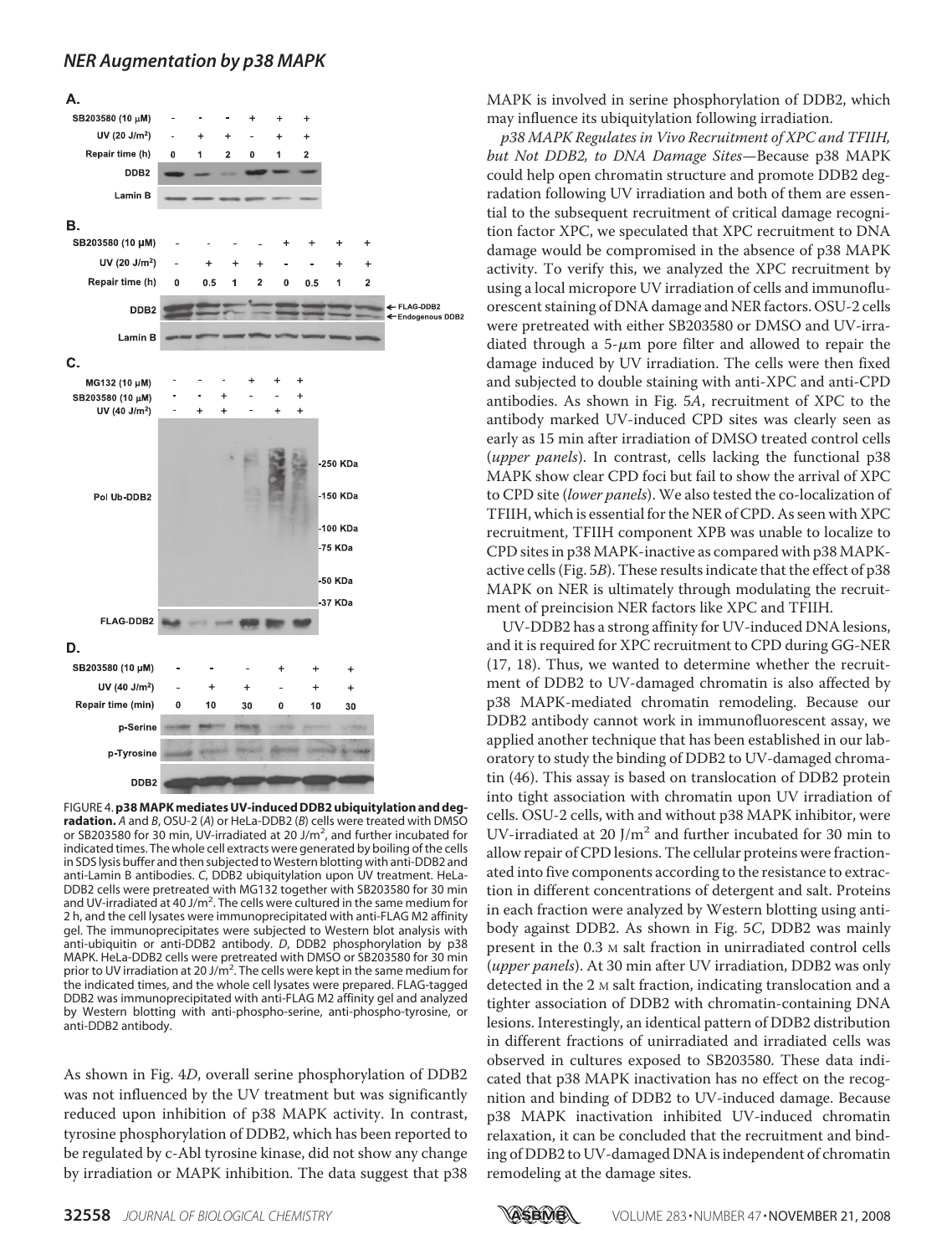

FIGURE 5. **p38 MAPK affects the recruitment of XPC and XPB to CPD foci.** *A* and *B*, recruitment of XPC and XPB to CPD. OSU-2 cells were grown on coverslips and pretreated with DMSO or SB203580 for 30 min prior to UV irradiation (100 J/m<sup>2</sup>) through a 5-µm isopore polycarbonate filter. The cells were incubated in medium for 15 min and then fixed with 2% paraformaldehyde. The cells were double-stained with mouse anti-CPD antibody and rabbit anti-XPC antibody or with mouse anti-CPD antibody and rabbit anti-XPB antibody. *C*, binding of DDB2 to UV-damaged chromatin. OSU-2 cells were treated with DMSO or SB203580 (10  $\mu$ M) for 30 min and then UV-irradiated at 20 J/m<sup>2</sup>. The cells were incubated in the same medium for another 30 min and subjected to cellular protein fractionation. Five fractions as indicated according to the resistance to detergent and salt were obtained. *S*, cytoplasmic soluble protein; *TW*, nucleoplasmic soluble proteins; *0.3*, proteins binding to chromatin loosely; *0.5*, proteins binding to chromatin with intermediate affinity; *2.0*, proteins binding to chromatin tightly. Each protein fraction, corresponding to an equivalent cell number, was loaded for SDS-PAGE and analyzed by immunoblotting with anti-DDB2 antibody. *D*, recruitment of p38 MAPK to the damage site. The cells were treated as described in *A* and *B* and double-stained with mouse anti-CPD antibody and rabbit anti-phospho-p38 antibody.

Even though p38 MAPK affects the recruitment of NER factors XPC and TFIIH, p38 MAPK itself was not found to colocalize to the damage site (Fig. 5D). Therefore, it is inferred that p38 MAPK does not physically orchestrate the events at or near DNA damage but modulates repair of CPD by affecting downstream targets of its responsive signal transduction cascade.

#### **DISCUSSION**

MAP kinase pathways, including ERKs, JNKs, and p38 MAPK, have been reported to be involved in NER in a number of studies. Activation of JNK upon UV enhances both the mRNA and protein levels of XPF and stimulates NER in mouse fibroblast (59, 60). Moreover, blocking JNK activity sensitizes tumor cells to cisplatin through modulating NER (61, 62). ERK has been shown to participate in NER through mediating induction of an essential NER incision factor ERCC1 by epidermal growth factor in human hepatoma cells (63). Although p38 MAPK is known to be involved in DNA damage response and negatively modulates tumorigenesis through apoptosis and cell cycle regulation, very little is known about its role in NER. In

# *NER Augmentation by p38 MAPK*

this report, we have demonstrated that p38 MAPK is a critical regulator of NER in response to cellular UV irradiation. In contradiction to a recent report that failed to observe an effect on NER by all three MAP kinase pathways (64), our data provide multifaceted evidence for the integral role of p38 MAPK in the prompt repair of UV-induced photolesion CPD.We conclude that p38 MAPK mechanistically operates through chromatin relaxation and DDB2 degradation, which are essential for initial access and recognition factor recruitment during the preincision phase of NER.

p38 MAPK and Chromatin Remodeling—In its native state damage inflicted upon DNA of living cells occurs primarily in the context of chromatin. Chromatin structure presents a demanding obstacle to the function of various DNA templated processes including DNA repair. Remodeling of chromatin through an elaborate and highly regulated multistep process allows access to protein nanomachines involved in DNA replication, transcription, and repair. Localized modification of histone proteins is known to play an important role in chromatin accessibility to NER. In yeast cells, UV-induced global hyperacetylation of histone H3 through histone acetyltransferase

Gcn5p was associated with the relaxation of specific repressed loci and enhanced efficiency of NER. Moreover, these histone acetylations and chromatin relaxation are independent of actual damage processing by NER (65), suggesting that UVinduced histone acetylation and chromatin relaxation occur before NER and are associated with chromatin accessibility to repair complex. Similar findings were also reported in mammalian cells. A number of tumor suppressor proteins, including p53, ING1, and ING2, were found to enhance chromatin relaxation and NER through histone modification (35–38). Our data ascribe the chromatin accessibility function in NER to the activity of p38 MAPK. We have shown that chromatin relaxation in response to UV irradiation treatment depends on normal p38 MAPK activity. Furthermore, p38 MAPK is indispensible for UV-induced acetylation of histone H3 at lysine 14 but does not have an effect on acetylation at lysine 9 and 18 (Fig. 3, B and C). Nevertheless, the mechanism through which p38 MAPK mediates UV-induced H3 acetylation is not yet established. It is known that p38 MAPK mediates UV-induced histone H3 phosphorylation at serine 10 (39) (Fig. 3D). However, the function of this histone modification in NER is not elucidated. A number of

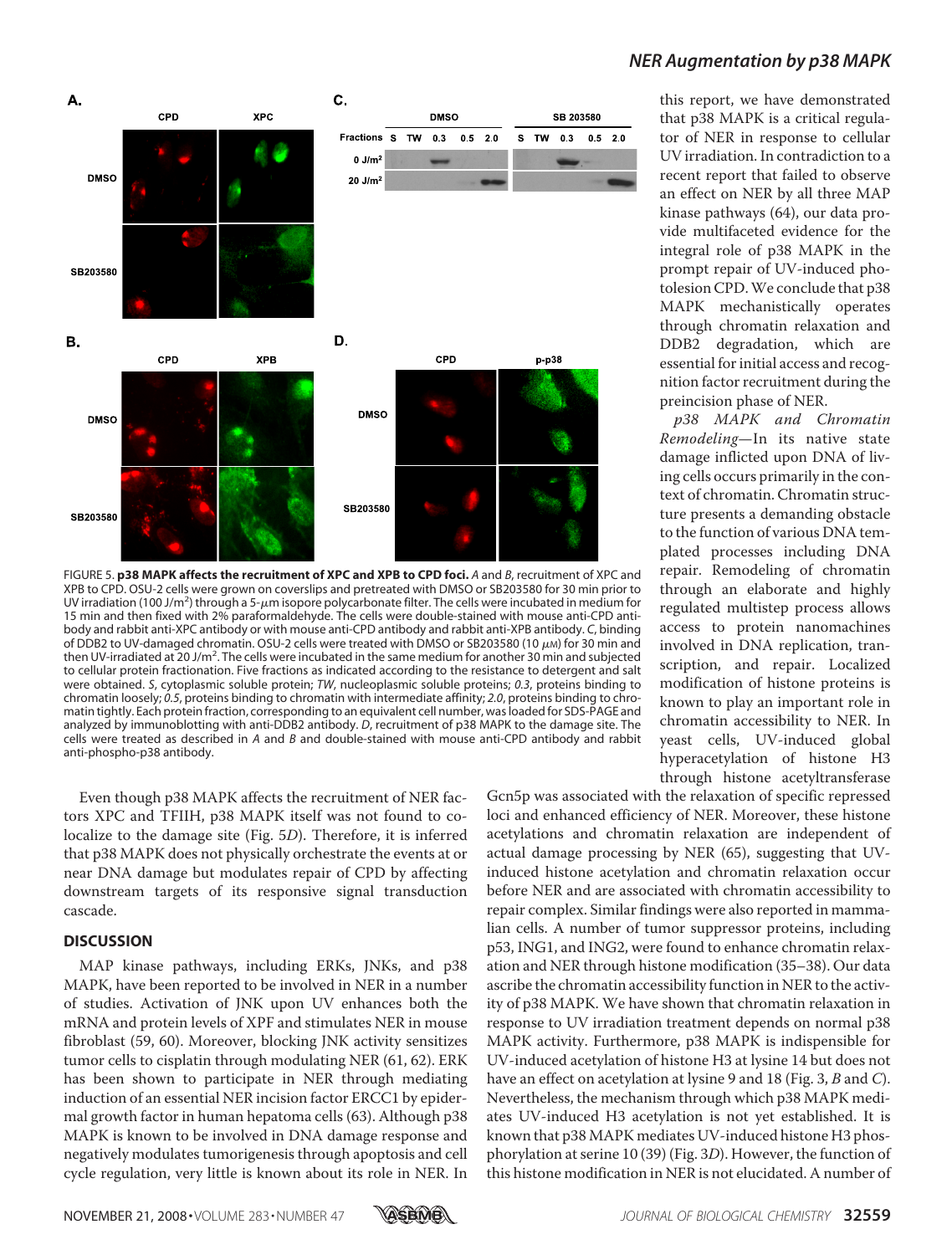studies in vitro have shown that several histone acetyltransferases have strong preference for H3 with phosphorylated serine 10 over unmodified H3 (66, 67). In vivo studies also reveal dynamic interplay between H3 acetylation and H3 serine 10 phosphorylation (66, 68). Based on the data presented here, we reason that p38 MAPK regulates H3 acetylation through phosphorylation of H3 at serine 10 in response to UV irradiation to evoke chromatin relaxation.

XPC and DDB2 are essential DNA damage recognition factors for GG-NER, and the recruitment of these two factors to the damage sites is a prerequisite for the subsequent events of repair. Because XPC has been shown to have a lower affinity for nucleosomes than for naked DNA (69), relaxation of the chromatin may facilitate the recruitment of XPC to the damage site. Thus, it is plausible that the impaired localization of XPC to the UV-induced damage site is partially due to rigid chromatin conformation induced by the suppression of p38 MAPK (Fig. 5A). Interestingly, however, the binding of DDB2 to the chromatin was tighter after UV irradiation, and it was not affected by p38 MAPK-regulated chromatin remodeling (Fig. 5C), indicating that the recruitment of DDB2 to the damaged chromatin may not require chromatin relaxation. However, because the repair of 6-4PP was not affected by p38 MAPK activity, we cannot rule out the possibility that in cells treated with p38 MAPK inhibitor, DDB2 was recruited to 6-4PP lesion sites instead of CPD damage sites.

p38 MAPK and DDB2 Degradation—An interesting and novel finding of this study is that p38 MAPK is intimately involved in UV-induced DDB2 ubiquitylation and degradation (Fig.  $4$ ,  $A$  – C). What could be the mechanism through which p38 MAPK controls DDB2 ubiquitylation? We found that in addition to its role in DDB2 ubiquitylation, p38 MAPK activity is also required for serine phosphorylation of DDB2 independent of UV irradiation (Fig. 4D). Cross-talk between phosphorylation and ubiquitylation has been widely reported (see review by Hunter (58)). Phosphorylation can either promote or inhibit ubiquitylation, which can lead to proteasomal degradation. As for p38 MAPK, phosphorylation of ATF2 by p38 MAPK renders ATF2 resistant to ubiquitylation and degradation (56). In contrast, p38 MAPK has been shown to phosphorylate cyclin D1 and cyclin D2 and trigger the ubiquitin/proteasomedependent degradation of these two proteins in response to osmotic stress (54, 55). Based on our observation, we speculate that p38 MAPK facilitates DDB2 ubiquitylation and degradation by phosphorylating DDB2 at serine moiety. However, additional investigations are needed to clarify the specific site of serine phosphorylation by p38 MAPK and demonstrate whether this phosphorylation is indispensable for UV-induced DDB2 ubiquitylation.

Both *in vitro* and *in vivo* studies have shown that DDB2 breakdown through ubiquitin-proteasome pathway following UV irradiation is crucial for subsequent XPC recruitment and NER efficiency. Sugasawa et al. (57) found that UV-DDB breakdown increases the binding of XPC to the damaged DNA using reconstituted NER component in vitro. Moreover, interference with DDB2 proteolysis compromises the removal of UV-induced CPD in vivo (22). Therefore, the impaired recruitment of XPC and TFIIH to the UV induced damage site may be partly



FIGURE 6. **Proposed model for positive modulation of NER by p38 MAPK activation following UV irradiation of human cells.**

due to the reduced DDB2 degradation caused by suppression of p38 MAPK activity.

p38 MAPK and 6-4PP—Despite its role in the repair of CPD, p38 MAPK does not seem to have an effect on the removal of another UV-induced DNA lesion 6-4PP (Fig. 2C). As reported before, even though DDB2 has very high binding affinity for 6-4PP, it does not have a significant effect on the recruitment of repair complex to 6-4PP and repair of this UV lesion. In DDB2 deficient XP-E cells, XPC was able to bind 6-4PP but not CPD (17), and the repair of CPD is profoundly reduced in XP-E cells, whereas 6-4PP removal is only moderately affected (10, 70). Moreover, whereas DDB2 degradation is required for efficient repair of CPD, it does not affect the repair of 6-4PP (22). Therefore, it is not surprising that p38 MAPK, which is critical for UV-induced DDB2 degradation, is not required for the repair of 6-4PP. Moreover, p38 MAPK-regulated chromatin remodeling also does not affect the removal of 6-4PP, perhaps because 6-4PP itself induces a significant DNA helix distortion and may be more accessible to NER factors without any accompanying chromatin relaxation.

In summary, we have found that p38 MAPK facilitates NER through promoting both UV-induced chromatin relaxation and DDB2 degradation as outlined in a proposed model in Fig. 6. In response to UV irradiation, DDB2 is recruited to the damaged DNA sites independent of p38 MAPK activity. p38 MAPK is promptly activated by UV irradiation, which helps enhance the DDB2 ubiquitylation possibly through phosphorylating DDB2. Consequent degradation of DDB2 invokes the recruitment of XPC needed for continuation of repair process. In tandem, activated p38 MAPK also helps open up the condensed chromatin through increasing histone modifications, e.g. histone H3 acetylation and phosphorylation, and renders UV lesions accessible to NER factor assembly. Thus, the well timed recruitment of XPC engineered by chromatin relaxation as well as DDB2 degradation ensures efficient NER.

Acknowledgment—We thank Dr. Yoshihiro Nakatani for kindly providing the HeLa-DDB2 cell line.